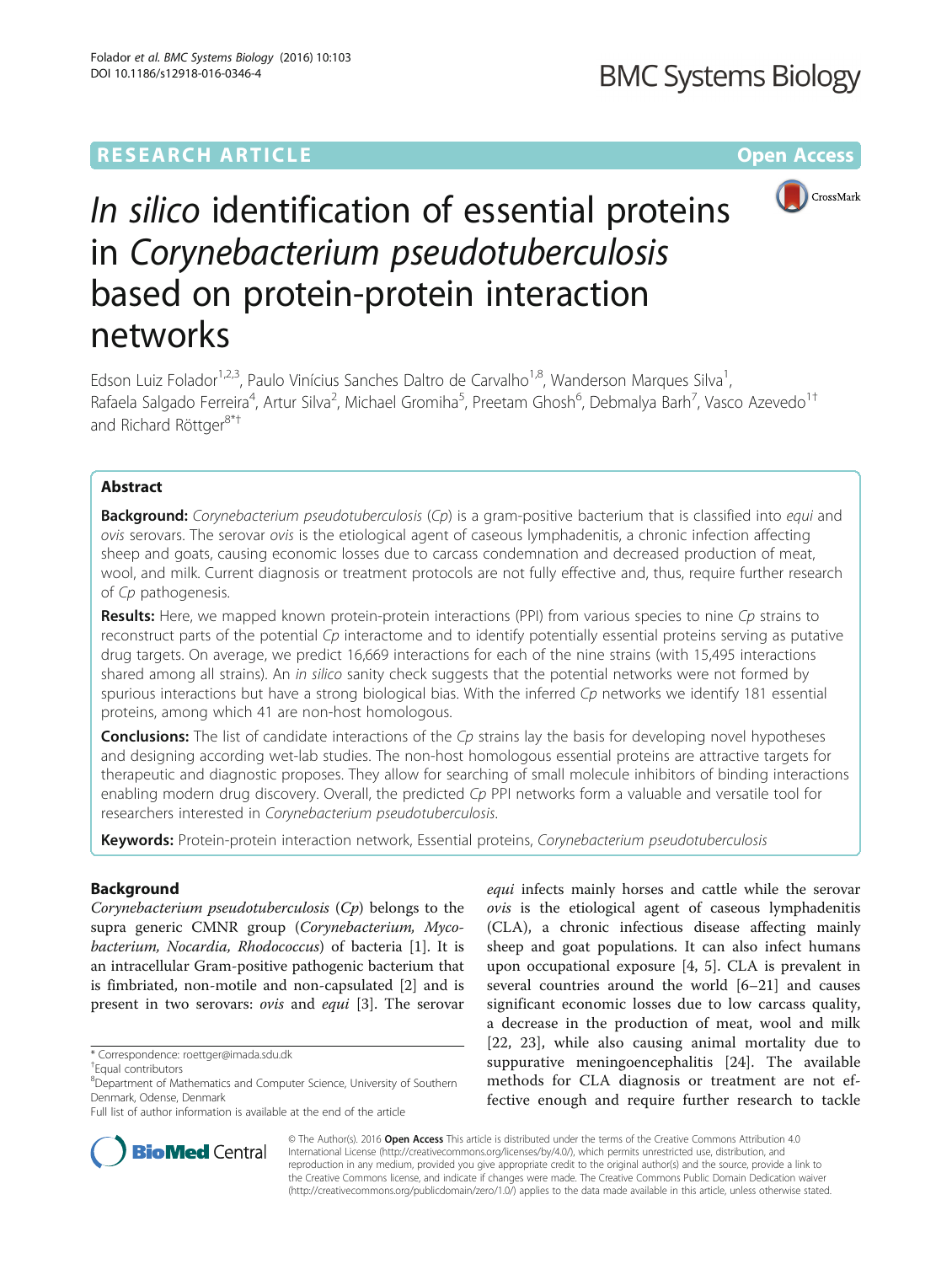the threats posed by C. pseudotuberculosis. Hence, it becomes important to know how the genes, transcripts, proteins and other molecules inside the bacterial cells interact with each other and with the outer environment to perform their biological functions [[25](#page-6-0)–[29\]](#page-7-0). From this perspective, the study of proteins and their interactions allows for a better understanding of the molecular mechanism of cells at a system level [[30](#page-7-0), [31\]](#page-7-0). The protein-protein interactions (PPI) form a complex network represented as a graph, where the nodes represent proteins and undirected edges connecting these nodes represent the interactions between the proteins [\[32](#page-7-0), [33](#page-7-0)]. Generally, PPI networks have shown to be a great vehicle for developing new hypotheses and designing novel laboratory experiments [[34](#page-7-0), [35](#page-7-0)]. Furthermore, essential proteins can be identified by topological analysis. An essential protein is defined as a gene which demonstrates to be lethal for the organism when subject to a knock-out [\[36\]](#page-7-0). Therefore, essential proteins are potential drug targets [\[37](#page-7-0)–[41](#page-7-0)], enabling the development of new drugs against pathogenic microorganisms [[42](#page-7-0)–[45\]](#page-7-0).

Generally, in silico reconstruction of biological networks is a long standing problem and is applied to various different types of networks. As prominent example may serve the reconstruction of the regulatory network of various different Corynebacteria which has become a widely used resource [\[46, 47\]](#page-7-0).

In this manuscript, we predicted the potential PPI networks of nine strains of Cp serovar ovis using the interolog mapping method. The interolog mapping method was already successfully applied in several other studies, for example to predict the interactions in Mycobacterium tuberculosis [[48](#page-7-0)], Leishmania spp. [[49\]](#page-7-0), mouse [[50](#page-7-0)] and Bacillus licheniformis [\[51\]](#page-7-0).

While Yu et al. [\[57](#page-7-0)] used an identity  $> 80$  % in their "generalized interolog mapping" to transfer interactions, we have refined this cut-off in one of our previous studies by means of an exhaustive in silico evaluation [\[52](#page-7-0)]. We used the experimentally validated and manual curated small-scale interactions from the DIP database (Database of Interacting Proteins) [\[53](#page-7-0)] as the gold standard and further collected the interactions from three different and independent PPI databases (STRING (search tool for recurring instances of neighbouring genes) [\[54](#page-7-0)], IntAct [\[55\]](#page-7-0) and PSIbase (database of Protein Structural Interactome map) [\[56\]](#page-7-0)) as the input for the network transfer and aimed to reconstruct the interactions in the DIP database. In this setting we archived a specificity of 0.95, sensitivity of 0.83 and a precision of 0.99 when we compared our predictions with the gold standard [\[52](#page-7-0)].

In a different study, Yu et al. archived an accuracy of 54 % when employing a similar method for transferring the interactome from C. elegans to S. cerevisiae [\[57](#page-7-0)]; two evolutionarily rather different organisms. In this study, we are convinced that our predictions are more reliable as with C. glutamicum we have an exhaustively studied model organism at hand which is evolutionary very close to Cp [[46, 47](#page-7-0), [58](#page-7-0)].

Due to this exhaustive previous work, we only perform a brief in silico sanity check of the derived networks before identifying essential proteins which might be promising targets for further wet-lab experiments. It is important to note that the reported PPI networks are a mere list of potential interactions and should serve as a basis for further research. The experimental validation for the predicted potential interactome is out of the scope of this study.

## Results and discussion

## Prediction of C. pseudotuberculosis PPI network

For all nine strains of Cp, we predicted a total of 150,019 potential protein-protein interactions involving 10,370 of the in total 18,890 proteins (Table 1).

The analysis of the prediction origin shows that the vast majority of interactions were mapped from phylogenetically close organisms, belonging to the genus Corynebacterium (in  $\sim$ 99 % of the cases) but also reveals some predictions from more distant organisms (Additional file [1](#page-5-0): Figure S1).

#### Validation of the network properties

As described above, in order to check the credibility of our network predictions, we performed statistical sanity checks on the network topology. We were able to show that the node degree distribution approximately follows a power-law distribution and in combination with shortestpath analysis, suggest that the predicted networks have a scale-free topology, both prevalent and relevant characteristics pertaining to biological networks. The clustering coefficient, correlation and regression analysis using the R-Squared values from predicted  $C_p$  interaction

Table 1 Number of proteins and interactions for each serovar ovis strain

| Strain   | Proteome | Interacting proteins | Interactions | Reference |  |
|----------|----------|----------------------|--------------|-----------|--|
| Cp1002   | 2,090    | 1,156                | 16,710       | $[10]$    |  |
| Cp267    | 2,148    | 1,164                | 16,728       | [11]      |  |
| Cp3995   | 2,142    | 1,141                | 16,600       | $[12]$    |  |
| Cp4202   | 2,051    | 1,148                | 16,712       | $[12]$    |  |
| CpC231   | 2,091    | 1,151                | 16,647       | $[10]$    |  |
| cpfrc    | 2,110    | 1,165                | 16,897       | $[13]$    |  |
| Cpl19    | 2,095    | 1,158                | 16,715       | $[14]$    |  |
| CpP54B96 | 2,084    | 1,149                | 16,537       | $[9]$     |  |
| CpPAT10  | 2,079    | 1,138                | 16,473       | $[15]$    |  |
|          |          |                      |              |           |  |

Proteome: total number of proteins; Interacting proteins: number of proteins participating in the interaction network. Interactions: number of predicted interactions used for network composition.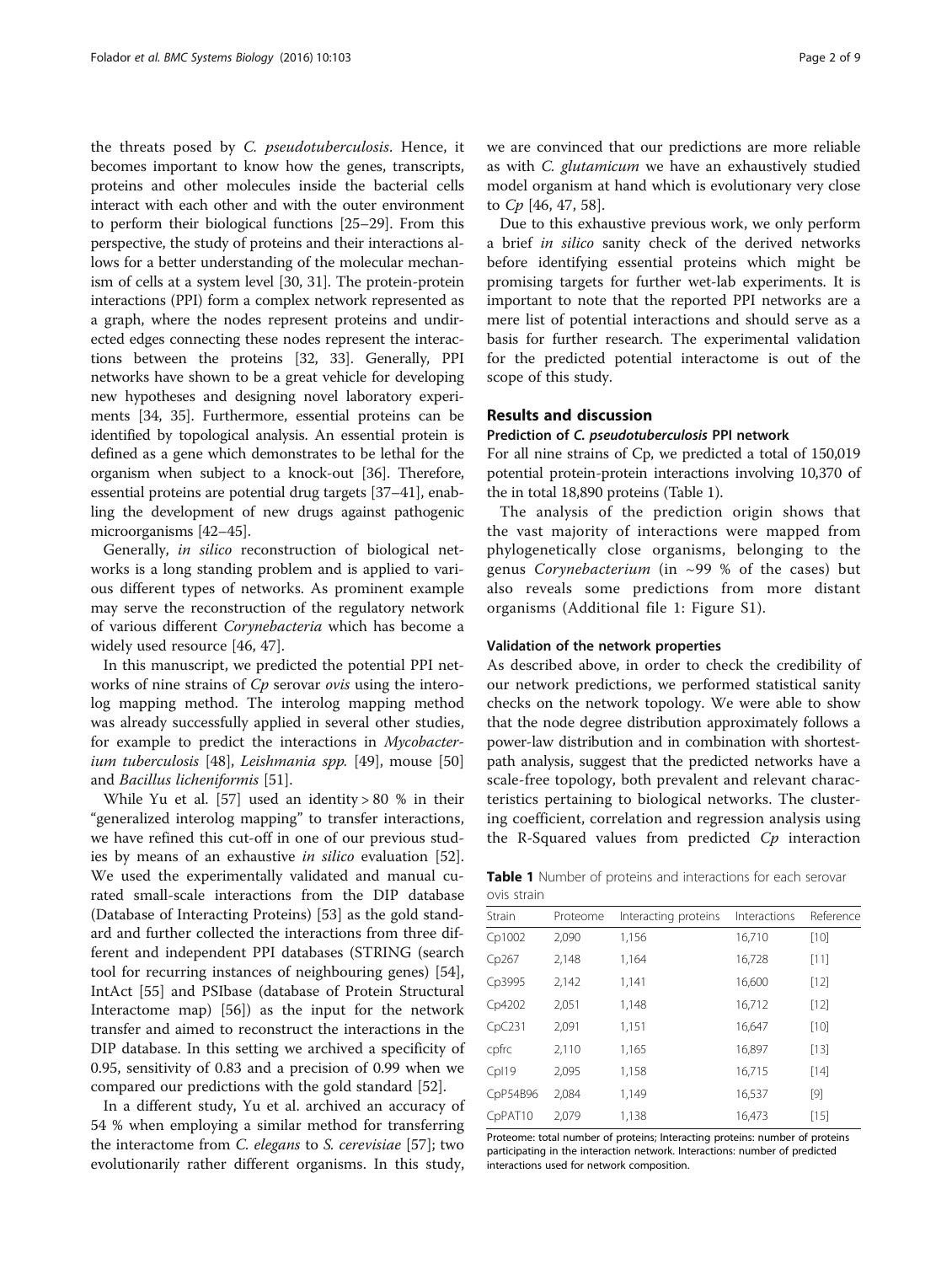networks and the Shapiro-Wilk [[59\]](#page-7-0) normality test demonstrated that the degree distribution of predicted interaction networks do not follow a normal distribution  $(p$ -value < [2](#page-5-0).2e-16) (Additional file 2). All analyses suggest that the networks were not formed by spurious interactions but originated due to a biological growth process. Moreover, the high Clustering Coefficient of the predicted networks suggest the existence of selforganization inside the biological cell motivated by the interactions [\[60](#page-7-0)]. Furthermore, we were able to confirm the existence of several clusters of our networks by means of literature research, increasing the confidence in the methodology and the predictions (Additional file [3](#page-5-0)). Please note, that these test comprise mere sanity checks of the potential networks and should not be misinterpreted as exhaustive proof for correctness of the potential interactions.

Not surprisingly, due to the extremely clonal life-style [[61\]](#page-7-0), almost all predicted interactions are found in all  $C_p$ ovis strains (i.e., core-interactome). Strain specific interactions or the accessory interactions are also of great interest as they might explain the biological specifics of a strain. However, here we focused on exploring the core-interactome of the nine *Cp ovis* strains aiming to better understand the serovar ovis in general and derive potential viable targets for further wet-lab research.

#### Essential proteins

Essential proteins are proteins which have a lethal effect when removed from the organism. It was shown that the node degree of a protein (i.e., the number of interactions of that protein) is correlated with the lethality [\[62](#page-7-0), [63](#page-7-0)]. Thus, potential essential genes may be identified by identifying hub nodes in the network, i.e., nodes with a very high node degree (refer to the [Methods](#page-3-0) section for details).

In our predicted networks, we identified 181 hub proteins each having 68 or more interactions. In the set of hub proteins, we find proteins involved in biological processes related to carbon metabolism, cell envelope and cell wall, DNA metabolism, nucleotides biosynthesis, folding, translocation, ribosomal translation factors, tRNA synthetase, RNA metabolism and respiratory pathways, among others. Aiming to verify the essentiality of these  $C_p$  hubs, we searched for homologous proteins in the database of essential genes (DEG) [\[64, 65](#page-7-0)]. Among the 181 hub proteins, 180 had homologous counterparts already stored as essential in DEG, showing the effectiveness of our method for identifying the essential proteins (Additional file [4](#page-5-0)).

The DNA repair protein (RecN), was the only essential protein not found in DEG, apparently being exclusive to Cp. RecN is responsible for maintaining DNA integrity when exposed to various stress conditions. Despite the conserved mechanism, both metabolic pathways and

proteins can differ in each species [\[66\]](#page-7-0). This indicates the essentiality of this protein and explains why there was no counterpart found in DEG.

Even though the vast majority of proteins have homologs in DEG, this does not reduce the importance of reporting their essentiality. Considering  $C_p$  is not covered by DEG till today, the description of essentiality in this organism is novel for all 181 proteins. It is worth noting that while most essential proteins have homologs from over 20 organisms covered by DEG, three proteins have homologs in only a single organism, demonstrating either the lack of experiments which would support their essentiality, the lack of protein conservation across different species or that the essentiality of these proteins is not conserved across species [\[67](#page-7-0)]. These proteins are: Catalase (KatA), Endonuclease III (Nth) and Trigger factor Tig (Tig). Catalase (KatA) is homologous to KatE from Salmonella enterica. KatA is an oxidoreductase enzyme which decomposes hydrogen peroxide  $(H_2O_2)$ . It was already studied for instance in C. glutamicum [\[68, 69](#page-7-0)] and C. pseudotuberculosis [[70](#page-7-0)]. Endonuclease III (Nth) has a homologous counterpart in Haemophilus influenzae stored in DEG. Nth is a base excision repair enzyme [\[71\]](#page-7-0) that participates in a pathway preventing the loss of DNA functionality e.g., by spontaneous mutagenic lesion [[72](#page-7-0)] or near-UV radiations [\[73\]](#page-7-0). This mechanism is well studied and is conserved in the Corynebacterium species [\[74\]](#page-7-0). Trigger factor Tig (Tig) has a DEG homology against Pseudomonas aeruginosa and participates in the protein folding process.

Additionally, in order to propose potential biomarkers or therapeutic targets among the essential proteins, a search for homologs in the host organisms O. aries, C. hircus, B. taurus, E. caballus and H. sapiens was performed. We identified 41 non-host homologous proteins, i.e., these are essential proteins of  $C_p$  which have no homologs in one or more host organisms. Among these non-host homologous proteins, 15 are with no alignment hits against any of the five hosts, nine with no alignment hits against O. aries and C. hircus and the remaining 17 had only low identity and low coverage hits (Additional file [5:](#page-5-0) Figure S2).

The 24 non-host homologous proteins without any significant hit against at least one host are: chorismate synthase (aroC), dihydrodipicolinate reductase (dapB), DNA primase (dnaG), elongation factor P (efp), cell division protein (ftsZ), ATP phosphoribosyl transferase (hisG), dihydroxy-acid dehydratase  $(ilvD)$ , aspartate kinase (lysC), UDP-N-acetylglucosamine (murA), transcription anti-termination protein (nusG), uridylate kinase ( $pyrH$ ), DNA repair protein ( $recN$ ), transcription termination factor (rho), 50S ribosomal protein L1 (rplA), 50S ribosomal protein L10 (rplJ), 50S ribosomal protein L31 (rpmE), DNA-directed RNA polymerase subunit alpha (rpoA), 30S ribosomal protein S3 (rpsC), 30S ribosomal protein S6 (rpsF), 30S ribosomal protein S13 (rpsM),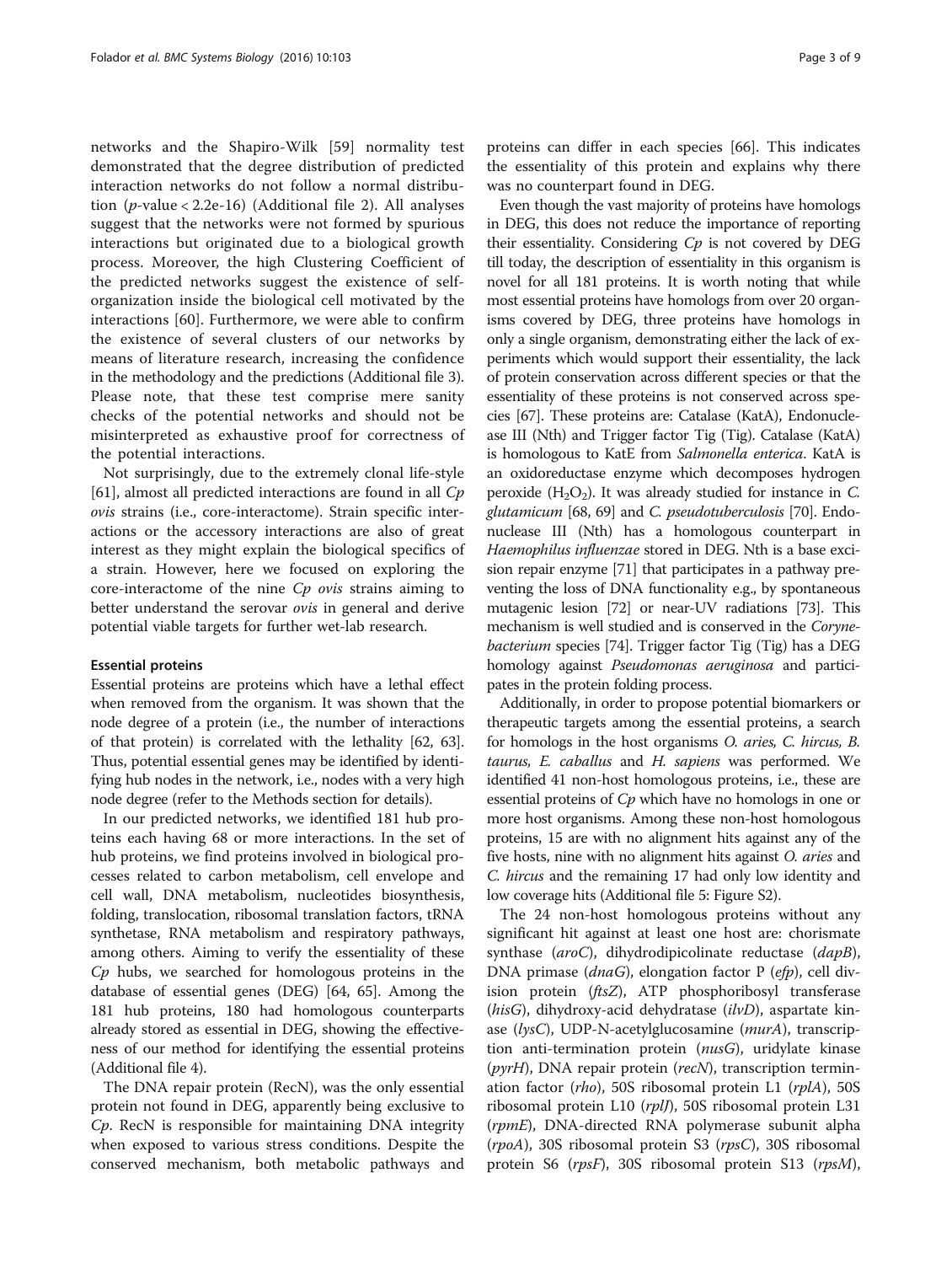<span id="page-3-0"></span>holliday junction DNA helicase subunit (ruvA), SsrAbinding protein/SmpB superfamily (smpB), indole-3 glycerol phosphate synthase  $(trpC2)$  and anthranilate synthase (trpE). As these proteins are essential to  $C_p$  but do not occur in the host organisms, they naturally are a potential drug-targets because inhibiting these proteins is likely to be lethal for  $Cp$  whereas the host proteome remains unaffected due to the missing homologs and furthermore due to the greater potential of these proteins to participate in inter-species interactions with the host [\[75\]](#page-7-0).

A small subset of the essential non-host homologous proteins participates in the same metabolic pathway and thus is of particular interest. These proteins are the Indole-3-glycerol phosphate synthase (trpC2), Anthranilate phosphoribosyl transferase (trpD), Anthranilate synthase (trpE) and Anthranilate synthase component II (trpG); all are involved in the metabolic pathway of tryptophan biosynthesis, which produces amino acids of biotechnological interest and are essential in human and animal nutrition [[76\]](#page-7-0). This metabolic pathway involves proteins encoded by the genes of the Cp operon trpABCDGEF which was already studied and characterized in other organisms [[77\]](#page-7-0). Prephenate dehydratase (pheA) is involved in the metabolic pathway of phenylalanine biosynthesis from the chorismate pathway [\[78](#page-8-0)]. Tryptophan, phenylalanine and tyrosine are aromatic amino acids and share the beginning of a pathway found and characterized in C. glutamicum [\[79](#page-8-0)] whose proteins are also partially present in the  $C_p$  biovar ovis. Additionally, the other essential proteins interacting in this network are Tryptophanyl-tRNA synthetase (trpS), Phenylalanyl-tRNA synthetase subunit alpha (pheS) and Tyrosyl-tRNA synthetase (tyrS).

Furthermore, the cluster analysis draws attention to the Cp iron acquisition system, which is well characterized and contributes to the survival and virulence of microorganisms [\[80](#page-8-0), [81](#page-8-0)]. The cluster consists of proteins associated with different iron acquisition systems, a strategy to acquire iron from multiple sources in low availability [\[82](#page-8-0)], suggesting both, alternative metabolic pathways and alternative proteins from different operons exerting the same function. In the potential  $C_p$  networks, these multiple systems interact with each other and consist mainly of proteins from the operons *fag, ciu,* fec and hmu, suggesting a potential ability to import iron from the host [[83, 84](#page-8-0)] (Additional file [3](#page-5-0)).

## Conclusions

For the first time, we reported potential PPI networks for nine Cp ovis strains based on an in silico prediction. The employed methodology is well-established and we consider this work as the starting-point for the development novel hypothesis and the design of upcoming wet-lab studies. Nevertheless, it is important to notice that the in silico

predictions only represent a candidate list of potential interactions and may contain false-positives, in particular when considering that the original interactions utilized for the prediction also contain false-positives themselves.

The main contribution and analysis of this work is the identification of potentially essential genes which have a very high node-degree in the network reducing the impact of sporadic false-positives. In total, we identified 181 essential proteins, 41 of them being non-host homologous, hence becoming good candidates for drug development or CLA diagnosis. Since the essential proteins interact with many others, it is natural to assume they are associated with various biological processes, in their own species as well as in the host, and hence are attractive targets for therapeutic and diagnostic proposes [[85\]](#page-8-0). Especially each predicted interaction of an essential protein is a potential candidate for the identification of inhibitors [[86](#page-8-0), [87\]](#page-8-0) and thus opening several drug development opportunities targeting C. pseudotuberculosis. Especially the non-host homologous essential proteins might serve as potential targets for inhibiting interaction class drugs [\[40](#page-7-0), [86, 88](#page-8-0)]. Generally, all reported potential interactions might allow for searching small molecule inhibitors of binding interactions [\[45,](#page-7-0) [86](#page-8-0), [89\]](#page-8-0), making modern drug discovery research possible [\[90](#page-8-0)]. By knowing the interaction partners of a protein, it is hence possible to provide a systemic view of the organism [[91](#page-8-0)]. To sum up, the PPI networks reported here are valuable tools for researchers to identify proteins or interactions as potential drug targets.

## Methods

We have employed the workflow depicted in Fig. [1](#page-4-0) for deriving the candidate list of potential protein-protein interactions. We will give a brief summary of the method before describing the details in the subsequent chapters: We have extracted known regulations of publicly available databases and used those as the basis for our predictions (see subchapter data sources). For each interaction we have searched for conserved counterparts in the Cp strains. In case both interaction partners were sufficiently conserved (refer to the subchapter interolog mapping) we assumed the interaction to be a candidate for a potential interaction in the corresponding  $Cp$  strain. The networks derived with this method then were briefly checked for sanity in silico. We continued the analysis by using only potential interactions predicted for all nine  $C_p$  strains, i.e., the coreinteractome. Here, we extracted the 15 % top ranking nodes with respect to the node degree in the networks which represent potentially essential proteins. In fact, we found for all extracted proteins but one an entry of a homologous protein in the DEG database. Further, we compared the potentially essential proteins against the proteome of the host organisms in order to discover essential proteins exclusive to *Cp* which comprise potential drug targets.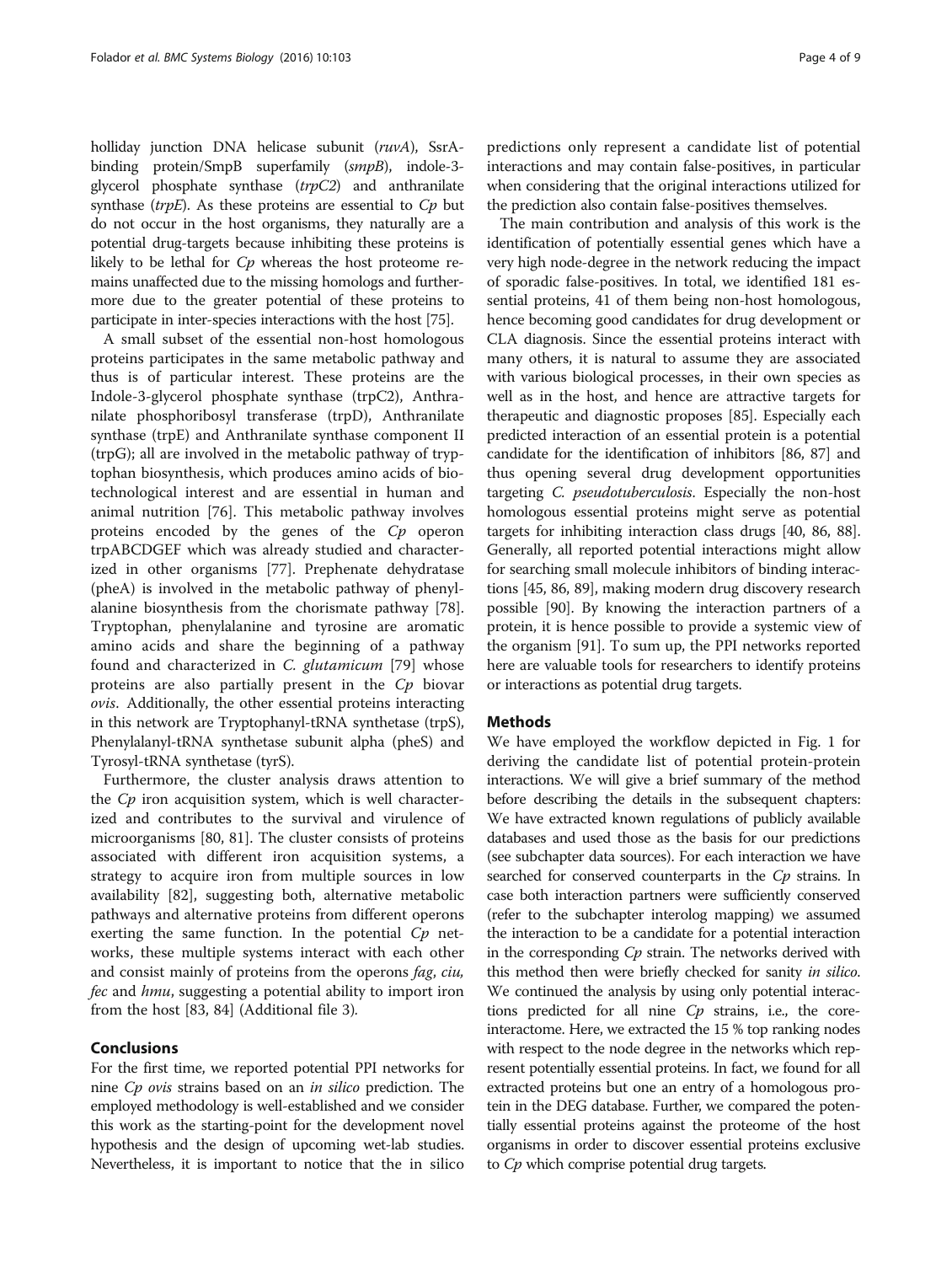<span id="page-4-0"></span>

those interactions which are present in all nine strains (e) and extracted the top 15 % proteins with the highest interaction degree (f) as they are most likely to be essential proteins. Of the selected 181 proteins were 180 indeed present in the DEG database and furthermore, 41 of those have no homologous counterpart in the host organisms and thus are promising potential drug targets.

## Data sources

The prediction of the PPI networks is based on the protein sequence similarity and the information of already known PPIs. The protein sequences were downloaded from NCBI and the known PPIs were retrieved from three publicly available databases (Table 2). The STRING database [\[54\]](#page-7-0) is composed of known and predicted PPIs, including direct (physical) and indirect (functional) associations derived mainly from genomic context, high-throughput experiments, co-expression and computational prediction methods. The DIP database [[53](#page-7-0)] contains experimentally determined PPIs that are automatically or manually curated. The IntAct [\[55\]](#page-7-0) database consists of molecular interaction data derived from

## Table 2 Overview of the data sources

| Data          | Proteins  | Non redundant interactions | Reference |
|---------------|-----------|----------------------------|-----------|
| DIP           | 23.680    | 70.630                     | [53]      |
| <b>STRING</b> | 5.214.234 | 336,561,678                | [54]      |
| IntAct        | 60.846    | 314.019                    | [55]      |

STRING database contains in total of 673,123,356 interactions including duplicate interactions (downloaded in 2014, June). DIP, STRING and IntAct are publicly available and free to use.

literature or direct submissions. The DIP and IntAct databases are curated by the IMEx (International Molecular Exchange) consortium [\[92](#page-8-0)]. It is important to note that all databases may contain false-positives, i.e., report an interaction when in fact there is none. This might in particular be true for the largest of the databases, the STRING database. There have been several attempts to filter out false-positives from such databases, e.g., by means of integrating several scores with Bayesian methods [\[93\]](#page-8-0) or by incorporating inter-species confirmation (i.e., regulations which have been experimentally confirmed in different species) [[94](#page-8-0)]. In this work, the main focus is on the identification of essential proteins (i.e., proteins with a high node degree in the network) thus impact of a limited number of false-positives is reduced. We only employ interactions from the STRING database with a score of above 0.700 (i.e., high-confidence interactions) [\[95](#page-8-0)]. Only approximately 10 % of the interactions (around 29 million) are classified in the high or highest confidence categories.

## The interolog mapping

In order to transfer the known interactions to the  $Cp$ strains, we employed the so-called interolog mapping which was already successfully utilized in several other studies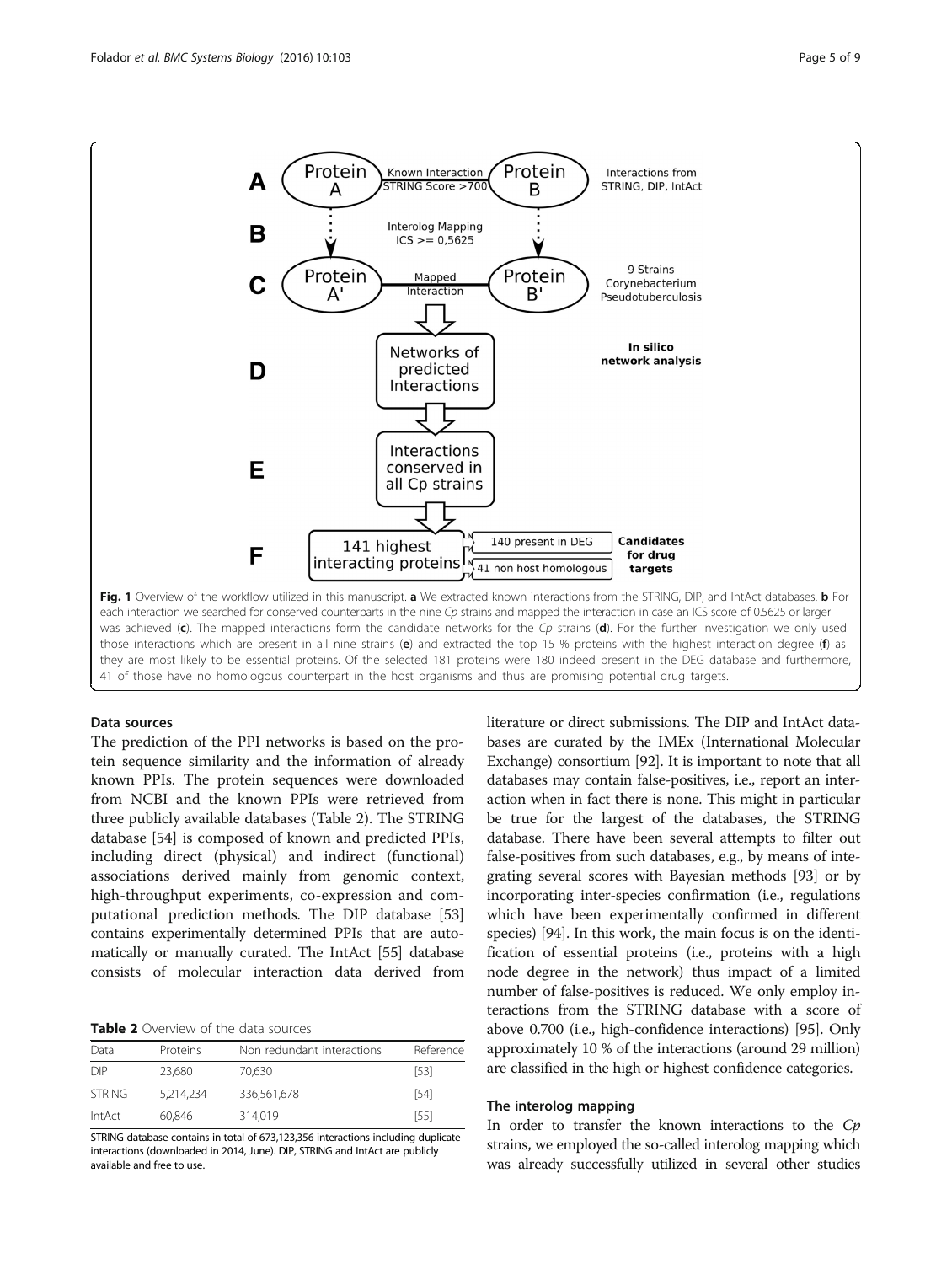<span id="page-5-0"></span>[[48](#page-7-0)–[50](#page-7-0)] and essentially corresponds to the "generalized" interolog mapping" method as described in Yu et al. [\[57\]](#page-7-0).

The main assumption of the method is that if two interacting proteins (A and B) have respective orthologous proteins (A' and B') in another organism, the orthologous pair also interacts [[96](#page-8-0)]. For the homology detection, we utilized NCBI BLAST [\[97\]](#page-8-0). As we are aiming to base our predictions on a wide basis, we employed an as generous E-value cut-off as computationally feasible. We set the E-value parameter to 1e−<sup>5</sup> for proteins from DIP and IntAct databases and to 1e−<sup>9</sup> for proteins from the STRING database due to its sheer size. We performed a reciprocal search, meaning each protein was used as subject in one run and as query in the other run (i.e., we search in both directions). For the remainder, we only consider protein pairs that yield a hit in both directions (reciprocal hits). For each reciprocal hit, we compute the prediction score (PS):

$$
PS(A) = \min \{id(A' \to A) \cdot cov(A' \to A), id(A' \leftarrow A) \cdot cov(A' \leftarrow A)\}\
$$
\n(1)

where  $A'$  represents a protein of  $Cp$  and  $A$  the homologous protein of the interaction database,  $id(A' \rightarrow A)$  the percentage of matching letters in the pair-wise alignment of the sequences and  $cov(A' \rightarrow A)$  the length of the alignment compared to the protein length. Finally, we assigned an interaction conservation score (ICS) to each known interaction having homologous proteins in Cp:

$$
ICS(AB) = min(PS(A), PS(B))
$$
\n(2)

We considered interactions with an *ICS(AB)* greater than 0.5625 (corresponds to at least 75 % identity and 75 % coverage on average) as conserved. This threshold was derived in a previous study [\[52](#page-7-0)] as described in the [Background](#page-0-0) section. When redundant interactions were found (e.g., through a homologous interaction pair of a different organism), the one with highest ICS(AB) was used to compose the PPI network.

## In silico PPI network validation

As a first sanity check of our potential PPI network, we aimed to show that the predicted networks show realistic and typical network properties. Therefore, we computed several network statistics and compared them to those of known biological networks. We utilized the Cytoscape [\[98](#page-8-0)] plugin NetworkAnalyzer [[99](#page-8-0)] and calculated the shortest path [\[33](#page-7-0), [62,](#page-7-0) [100\]](#page-8-0), the degree distribution [[28\]](#page-7-0), the network topology and the Shapiro-Wilk normality test [\[59\]](#page-7-0).

Furthermore, we investigated the inherent network structure by performing a cluster analysis. We employed Markov Clustering (MCL) [[101](#page-8-0)] implemented in the Cytoscape plug-in ClusterMaker [\[102](#page-8-0)]. We used an inflation parameter of 3.0 for the clustering. To reinforce that these interactions do occur in  $C_p$ , a literature search

was performed to verify the existence of these clusters in phylogenetically close organisms (Additional file 3).

## Essential proteins

In Saccharomyces cerevisiae it was shown that the node degree of a protein (i.e., the number of interactions of that protein) is correlated with the lethality of removing that protein from the network [\[62, 63\]](#page-7-0). Nodes with a high node degree are called hubs, but a clear definition of what node degree should be regarded as "high" is missing [[103](#page-8-0)]. Nevertheless, identifying nodes with a larger degree is a means for identifying essential proteins [\[104](#page-8-0)–[106](#page-8-0)], since the knockout of hub proteins most likely cause a substantial disruption in the interaction network [\[85](#page-8-0)]. We decided to classify proteins as essential when they are among the top 15 % proteins with respect to the node degree, a threshold commonly used [\[103](#page-8-0)]. Next, to validate essential hub proteins, we searched for homologous sequences stored in DEG [[64](#page-7-0), [65](#page-7-0)] (v11.2, updated on July 3, 2015), a database of bacterial essential genes. For the homology detection we again employed BLAST with the following parameters:  $e$ -value =  $1e^{-5}$ , low complexity filter = false and matrix = BLOSUM62. We also aligned the essential proteins of Cp against the all proteins of the five host organisms Ovis aries (taxid: 9940), Capra hircus (taxid: 9925), Bos Taurus (taxid: 9913), Equus caballus (taixd: 9796), and Homo sapiens (taxid: 9606).

## Additional files

[Additional file 1: Figure S1.](dx.doi.org/10.1186/s12918-016-0346-4) Source organisms of the mapped interactions. (JPG 374 kb)

[Additional file 2:](dx.doi.org/10.1186/s12918-016-0346-4) Shortest path and degree distribution analysis. Shortest Path analysis of the nine Corynebacterium pseudotuberculosis serovar ovis strains and Degree distribution analysis of the nine C. pseudotuberculosis serovar ovis strains. (PDF 1004 kb)

[Additional file 3:](dx.doi.org/10.1186/s12918-016-0346-4) Protein complex analysis. Literature-based description of protein complexes found in the interaction network. (PDF 1723 kb)

[Additional file 4:](dx.doi.org/10.1186/s12918-016-0346-4) List of 181 essential proteins. The amino acid sequence of hubs proteins was compared against bacterial proteins sequence from Database of Essential Genes (DEG). (TXT 62 kb)

[Additional file 5: Figure S2.](dx.doi.org/10.1186/s12918-016-0346-4) Homology distribution of Cp essential proteins aligned against hosts. Dark green: proteins homologous to host; Yellow: Proteins with low identity against hosts (identity < 30 %). Dark red: non-host homologous proteins, proteins with low identity and low coverage alignment against hosts (identity x coverage  $\lt$  = 10 %). Dark blue: non-host homologous proteins, proteins with no alignment hits against O. aires and C. hircus. Light blue: non-host homologous proteins, proteins with no alignment hits against the five hosts. The alignment summary is depicted in Additional file 6. (JPG 318 kb)

[Additional file 6:](dx.doi.org/10.1186/s12918-016-0346-4) Essential protein alignment against host. Blast alignment summary of 181 essential proteins of Corynebacteria pseudotuberculosis against the host. (TXT 65 kb)

#### Abbreviations

AUC: Area under curve; CLA: Caseous lymphadenitis; CMNR: Corynebacterium Mycobacterium, Nocardia, Rhodococcus; Cp: Corynebacterium pseudotuberculosis; ICS: Interaction conservation score; MCL: Markov clustering; PPI: Protein-protein interactions; PS: Prediction score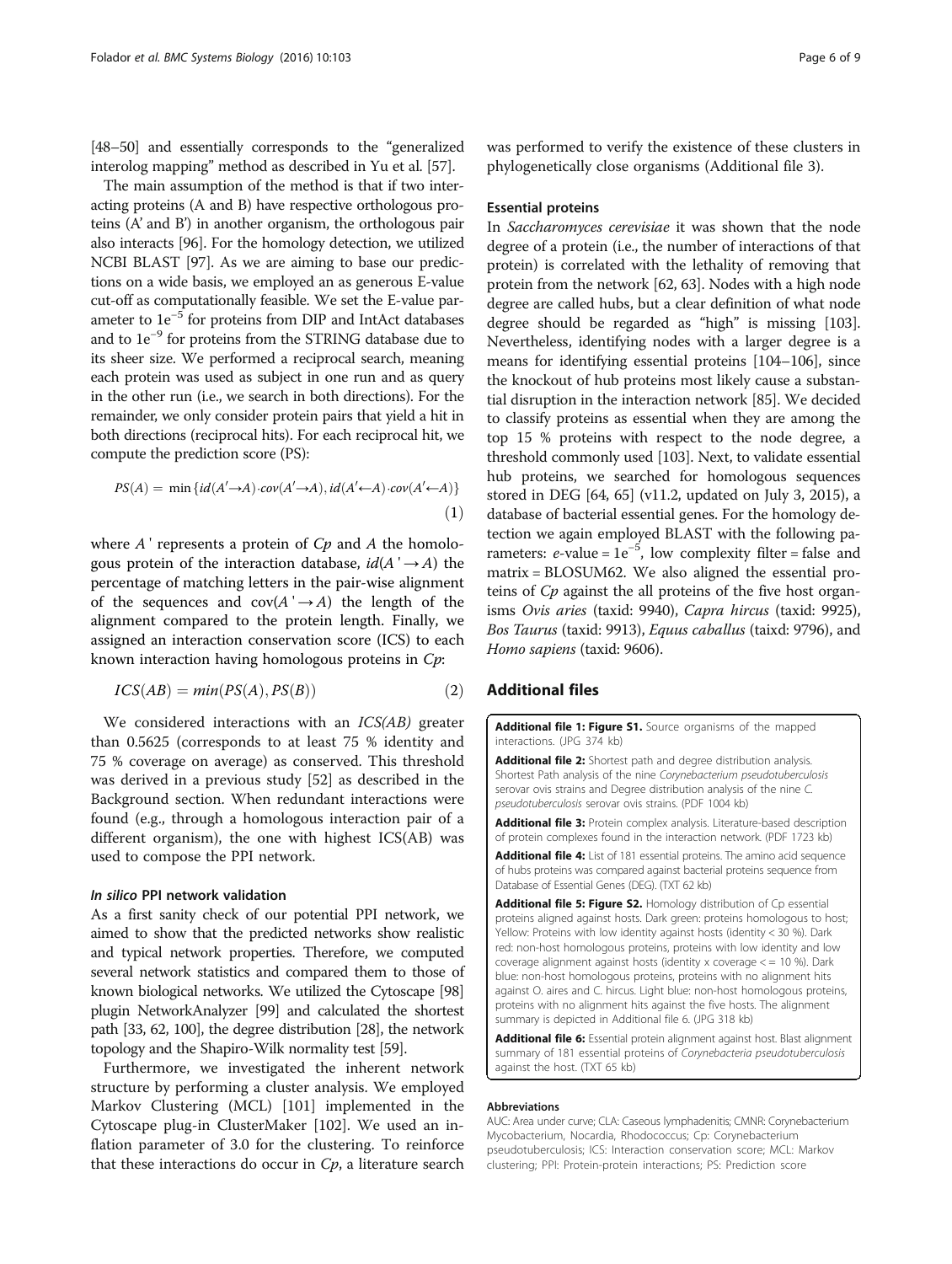#### <span id="page-6-0"></span>Acknowledgments

We acknowledge the support of the National Center for High Performance Computing (CENAPAD-MG).

#### Funding

This work was supported by Coordenação de Aperfeiçoamento de Pessoal de Ensino Superior (CAPES) and Conselho Nacional de Pesquisa (CNPq): The authors AS, RSF, WMS, PVSDC, and ELF receive support from CAPES; the authors VA, RSF, and ELF freceive support from the CNPq program.

#### Availability of data and materials

All necessary information is contained in the manuscript and the Supporting **Material** 

#### Authors' contributions

Conceived and designed the experiments: ELF. Designed and modeled the database in Postgres DBMS: ELF. Developed routines in PL/PgSQL: ELF. Performed the experiments: ELF. Analyzed the data: ELF. Structured the paper: ELF, MG, RR, DB. Wrote the paper: ELF. Performed the clusters description: PVSDC, WMS. Performed the essential protein description ELF. Participated in revising the draft: ALL. Contributed materials/analysis tools/structure: JB, MG, RR, RSF, AS, DB and VA. All authors read and approved the final manuscript.

#### Authors' information

Not applicable.

#### Competing interests

The authors declare that they have no competing interests.

#### Consent for publication

Not applicable.

#### Ethics approval and consent to participate

Not applicable

#### Author details

<sup>1</sup>Department of General Biology, Instituto de Ciências Biológicas (ICB), Federal University of Minas Gerais (UFMG), Belo Horizonte, Brazil. <sup>2</sup>Institute of Biological Sciences, Federal University of Para, Belém, PA, Brazil. <sup>3</sup>Biotechnology Center (CBiotec), Federal University of Paraiba (UFPB), João Pessoa, Brazil. <sup>4</sup>Department of Biochemistry and Immunology, Federal University of Minas Gerais (UFMG), Belo Horizonte, Brazil. <sup>5</sup> Department of Biotechnology, Indian Institute of Technology (IIT) Madras, Tamilnadu, India. 6 Department of Computer Science, Virginia Commonwealth University, Richmond, VA, USA. <sup>7</sup>Centre for Genomics and Applied Gene Technology, Institute of Integrative Omics and Applied Biotechnology (IIOAB), Nonakuri, Purba Medinipur, West Bengal, India. <sup>8</sup>Department of Mathematics and Computer Science, University of Southern Denmark, Odense, Denmark.

## Received: 7 June 2016 Accepted: 18 October 2016 Published online: 04 November 2016

#### References

- Butler W, Ahearn D, Kilburn J. High-performance liquid chromatography of mycolic acids as a tool in the identification of Corynebacterium, Nocardia, Rhodococcus, and Mycobacterium species. J Clin Microbiol. 1986;23(1):182–5.
- 2. Selim S. Oedematous skin disease of buffalo in Egypt. J Vet Med B. 2001; 48(4):241–58.
- 3. Songer JG, Beckenbach K, Marshall MM, Olson GB, Kelley L. Biochemical and genetic characterization of Corynebacterium pseudotuberculosis. Am J Vet Res. 1988;49(2):223–6.
- 4. Ivanović S, Žutić M, Pavlović I, Žujović M. Caseous lymphadenitis in goats. Biotechnol Animal Husbandry. 2009;25(5-6-2):999–1007.
- 5. Hémond V, Rosenstingl S, Auriault M, Galanti M, Gatfosse M. Lymphadénite axillaire à Corynebacterium pseudotuberculosis chez une patiente de 63 ans. Med Mal Infect. 2009;39(2):136–9.
- 6. Oreiby A, Hegazy Y, Osman S, Ghanem Y, Al-Gaabary M. Caseous lymphadenitis in small ruminants in Egypt. Tierärztliche Praxis Großtiere. 2014;42(5):271–7.
- 7. Windsor PA. Control of caseous lymphadenitis. Vet Clin N Am Food Anim Pract. 2011;27(1):193–202.
- 8. Voigt K, Baird GJ, Munro F, Murray F, Brülisauer F. Eradication of caseous lymphadenitis under extensive management conditions on a Scottish hill farm. Small Rumin Res. 2012.
- 9. Hassan SS, Guimarães LC, de Pádua Pereira U, Islam A, Ali A, Bakhtiar SM, Ribeiro D, Dos Santos AR, de Castro Soares S, Dorella F. Complete genome sequence of Corynebacterium pseudotuberculosis biovar ovis strain P54B96 isolated from antelope in South Africa obtained by Rapid Next Generation Sequencing Technology. Stand Genomic Sci. 2012;7(2):189.
- 10. Ruiz JC, D'Afonseca V, Silva A, Ali A, Pinto AC, Santos AR, Rocha AAMC, Lopes DO, Dorella FA, Pacheco LGC. Evidence for reductive genome evolution and lateral acquisition of virulence functions in two Corynebacterium pseudotuberculosis strains. PLoS One. 2011;6(4), e18551.
- 11. Lopes T, Silva A, Thiago R, Carneiro A, Dorella FA, Rocha FS, dos Santos AR, Lima ARJ, Guimarães LC, Barbosa EG. Complete genome sequence of Corynebacterium pseudotuberculosis strain Cp267, isolated from a llama. J Bacteriol. 2012;194(13):3567–8.
- 12. Pethick FE, Lainson AF, Yaga R, Flockhart A, Smith DG, Donachie W, Cerdeira LT, Silva A, Bol E, Lopes TS. Complete genome sequences of Corynebacterium pseudotuberculosis strains 3/99-5 and 42/02-A, isolated from sheep in scotland and Australia, respectively. J Bacteriol. 2012;194(17):4736–7.
- 13. Trost E, Ott L, Schneider J, Schröder J, Jaenicke S, Goesmann A, Husemann P, Stoye J, Dorella FA, Rocha FS. The complete genome sequence of Corynebacterium pseudotuberculosis FRC41 isolated from a 12-year-old girl with necrotizing lymphadenitis reveals insights into gene-regulatory networks contributing to virulence. BMC Genomics. 2010;11(1):728.
- 14. Silva A, Schneider MPC, Cerdeira L, Barbosa MS, Ramos RTJ, Carneiro AR, Santos R, Lima M, D'Afonseca V, Almeida SS. Complete genome sequence of Corynebacterium pseudotuberculosis I19, a strain isolated from a cow in Israel with bovine mastitis. J Bacteriol. 2011;193(1):323–4.
- 15. Cerdeira LT, Pinto AC, Schneider MPC, de Almeida SS, Dos Santos AR, Barbosa EGV, Ali A, Barbosa MS, Carneiro AR, Ramos RTJ. Whole-genome sequence of Corynebacterium pseudotuberculosis PAT10 strain isolated from sheep in Patagonia, Argentina. J Bacteriol. 2011;193(22):6420–1.
- 16. Colom-Cadena A, Velarde R, Salinas J, Borge C, García-Bocanegra I, Serrano E, Gassó D, Bach E, Casas-Díaz E, López-Olvera JR. Management of a caseous lymphadenitis outbreak in a new Iberian ibex (Capra pyrenaica) stock reservoir. Acta Vet Scand. 2014;56(1):83.
- 17. Mira C, Fatima BK, Fadhela S, Kada K, Yacine T. Epidemiological and histopathological studies on Caseous Lymphadenitis in slaughtered goats in Algeria. Lung. 2014;6:26.25.
- 18. Jung BY, Lee S-H, Kim H-Y, Byun J-W, Shin D-H, Kim D, Kwak D. Serology and clinical relevance of Corynebacterium pseudotuberculosis in native Korean goats (Capra hircus coreanae). Tropl Anim Health Prod. 2015;47(4):657–61.
- 19. Osman AY, Abdullah FFJ, Chung ELT, Abba Y, Sadiq MA, Mohammed K, Lila MAM, Haron AW, Saharee AA. Caseous lymphadenitis in a goat: a case report. International Journal of Livestock Research. 2015;5(3):128–32.
- 20. Seyffert N, Guimarães A, Pacheco L, Portela R, Bastos B, Dorella F, Heinemann M, Lage A, Gouveia A, Meyer R. High seroprevalence of caseous lymphadenitis in Brazilian goat herds revealed by Corynebacterium pseudotuberculosis secreted proteins-based ELISA. Res Vet Sci. 2010;88(1):50–5.
- 21. Hariharan H, Tiwari K, Kumthekar S, Thomas D, Hegamin-Younger C, Edwards B, Sharma R. Serological detection of caseous lymphadenitis in sheep and goats using a commercial ELISA in Grenada, West Indies. 2014.
- 22. Baird GJ, Fontaine MC. Corynebacterium pseudotuberculosis and its role in Ovine Caseous Lymphadenitis. J Comp Pathol. 2007;137(4):179–210.
- 23. Dorella FA, Pacheco LGC, Oliveira SC, Miyoshi A, Azevedo V. Corynebacterium pseudotuberculosis: microbiology, biochemical properties, pathogenesis and molecular studies of virulence. Vet Res. 2006;37(2):201–18.
- 24. Santarosa BP, Dantas GN, Amorim RL, Chiacchio SB, Oliveira-Filho JP, Amorim RM, Ribeiro MG, Gonçalves RC. Meningoencefalite supurativa por Corynebacterium pseudotuberculosis em cabra com linfadenite caseosa: Relato de caso. Veterinária e Zootecnia. 2015;21(4):537–42.
- 25. Garma L, Mukherjee S, Mitra P, Zhang Y. How many protein-protein interactions types exist in nature? PLoS One. 2012;7(6), e38913.
- 26. Flórez A, Park D, Bhak J, Kim BC, Kuchinsky A, Morris J, Espinosa J, Muskus C. Protein network prediction and topological analysis in Leishmania major as a tool for drug target selection. BMC bioinformatics. 2010;11(1):484.
- 27. Sharan R, Suthram S, Kelley RM, Kuhn T, McCuine S, Uetz P, Sittler T, Karp RM, Ideker T. Conserved patterns of protein interaction in multiple species. Proc Natl Acad Sci U S A. 2005;102(6):1974–9.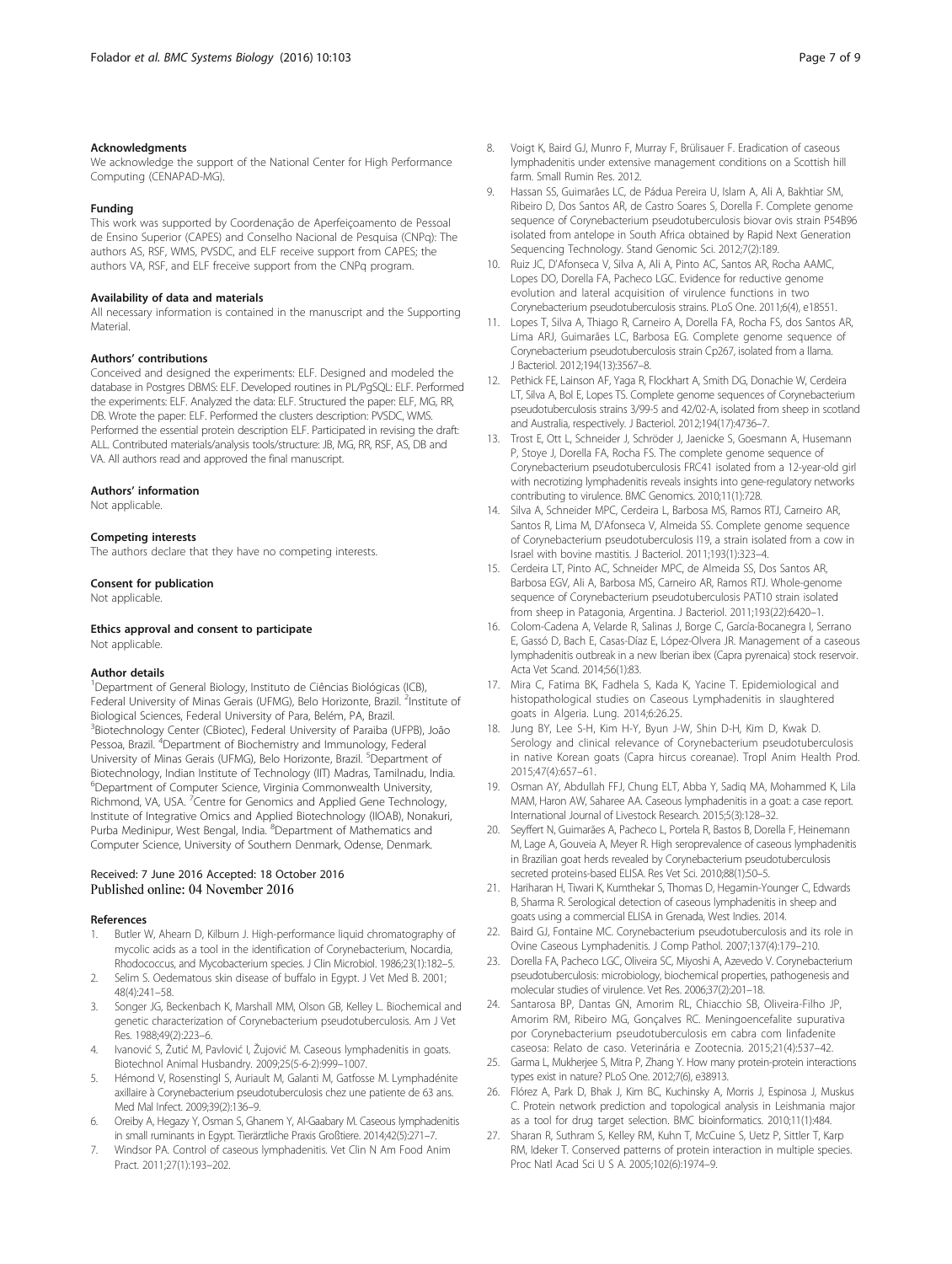- <span id="page-7-0"></span>28. Barabási AL, Oltvai ZN. Network biology: understanding the cell's functional organization. Nat Rev Genet. 2004;5(2):101–13.
- 29. Gonzalez MW, Kann MG. Protein interactions and disease. PLoS Comput Biol. 2012;8(12), e1002819.
- 30. Wetie N, Armand G, Sokolowska I, Woods AG, Roy U, Loo JA, Darie CC. Investigation of stable and transient protein–protein interactions: Past, present, and future. Proteomics. 2013.
- 31. Peng W, Wang J, Cai J, Chen L, Li M, Wu F-X. Improving protein function prediction using domain and protein complexes in PPI networks. BMC Syst Biol. 2014;8(1):35.
- 32. De Las Rivas J, Fontanillo C. Protein-protein interaction networks: unraveling the wiring of molecular machines within the cell. Brief Funct Genomics. 2012.
- 33. Wang J, Li M, Deng Y, Pan Y. Recent advances in clustering methods for protein interaction networks. BMC Genomics. 2010;11 Suppl 3:S10.
- 34. Braun P, Gingras AC. History of protein-protein interactions: from egg-white to complex networks. Proteomics. 2012;12(10):1478–98.
- 35. Zhang X, Xu J, Xiao W-x. A new method for the discovery of essential proteins. PLoS One. 2013;8(3), e58763.
- 36. Lu Y, Lu Y, Deng J, Peng H, Lu H, Lu LJ. A novel essential domain perspective for exploring gene essentiality. Bioinformatics. 2015;31(18):2921– 9.
- 37. Cui T, He Z-G. Improved understanding of pathogenesis from protein interactions in Mycobacterium tuberculosis. Expert Rev Proteomics. 2014; 11(6):745–55.
- 38. Wetie AGN, Sokolowska I, Woods AG, Roy U, Deinhardt K, Darie CC. Proteinprotein interactions: switch from classical methods to proteomics and bioinformatics-based approaches. Cell Mol Life Sci. 2014;71(2):205–28.
- 39. Mulder NJ, Akinola RO, Mazandu GK, Rapanoel H. Using biological networks to improve our understanding of infectious diseases. Comput Struct Biotechnol J. 2014.
- 40. Li H, Kasam V, Tautermann CS, Seeliger D, Vaidehi N. A computational method to identify druggable binding sites that target protein-protein interactions. J Chem Inf Model. 2014;54(5):1391–400.
- 41. Li M, Zhang H, Wang J-x, Pan Y. A new essential protein discovery method based on the integration of protein-protein interaction and gene expression data. BMC Syst Biol. 2012;6(1):15.
- 42. Häuser R, Ceol A, Rajagopala SV, Mosca R, Siszler G, Wermke N, Sikorski P, Schwarz F, Schick M, Wuchty S. A second-generation protein–protein interaction network of helicobacter pylori. Mol Cell Proteomics. 2014;13(5):1318–29.
- 43. Lage K. Protein-protein interactions and genetic diseases: the interactome. Biochimica et Biophysica Acta (BBA)-Molecular Basis of Disease. 2014; 1842(10).
- 44. Mosca R, Pons T, Céol A, Valencia A, Aloy P. Towards a detailed atlas of protein–protein interactions. Curr Opin Struct Biol. 2013;23(6):929–40.
- 45. Zoraghi R, Reiner NE. Protein interaction networks as starting points to identify novel antimicrobial drug targets. Curr Opin Microbiol. 2013;16(5): 566–72.
- 46. Baumbach J. On the power and limits of evolutionary conservation– unraveling bacterial gene regulatory networks. Nucleic Acids Res. 2010; 38(22):7877–84.
- 47. Baumbach J, Apeltsin L. Linking Cytoscape and the corynebacterial reference database CoryneRegNet. BMC Genomics. 2008;9:184.
- 48. Liu Z-P, Wang J, Qiu Y-Q, Leung RK, Zhang X-S, Tsui SK, Chen L. Inferring a protein interaction map of Mycobacterium tuberculosis based on sequences and interologs. BMC bioinformatics. 2012;13 Suppl 7:S6.
- 49. Rezende AM, Folador EL, Resende DM, Ruiz JC. Computational prediction of protein-protein interactions in Leishmania predicted proteomes. PLoS One. 2012;7(12), e51304.
- 50. Lo Y, Huang S, Luo Y, Lin C, Yang J. Reconstructing genome-wide proteinprotein interaction networks using multiple strategies with homologous mapping. PLoS One. 2015;10(1), e0116347.
- 51. Han YC, Song JM, Wang L, Shu CC, Guo J, Chen LL. Prediction and characterization of protein-protein interaction network in Bacillus licheniformis WX-02. Sci Rep. 2016;6:19486.
- 52. Folador EL, Hassan SS, Lemke N, Barh D, Silva A, Ferreira RS, Azevedo V. An improved interolog mapping-based computational prediction of protein-protein interactions with increased network coverage. Integr Biol. 2014;6(11):1080–7.
- 53. Xenarios I, Rice DW, Salwinski L, Baron MK, Marcotte EM, Eisenberg D. DIP: the database of interacting proteins. Nucleic Acids Res. 2000;28(1): 289–91.
- 54. Franceschini A, Szklarczyk D, Frankild S, Kuhn M, Simonovic M, Roth A, Lin J, Minguez P, Bork P, von Mering C. STRING v9. 1: protein-protein interaction networks, with increased coverage and integration. Nucleic Acids Res. 2013; 41(D1):D808–15.
- 55. Hermjakob H, Montecchi-Palazzi L, Lewington C, Mudali S, Kerrien S, Orchard S, Vingron M, Roechert B, Roepstorff P, Valencia A. IntAct: an open source molecular interaction database. Nucleic Acids Res. 2004;32 suppl 1:D452–5.
- 56. Gong S, Yoon G, Jang I, Bolser D, Dafas P, Schroeder M, Choi H, Cho Y, Han K, Lee S, et al. PSIbase: a database of Protein Structural Interactome map (PSIMAP). Bioinformatics. 2005;21(10):2541–3.
- 57. Yu H, Luscombe NM, Lu HX, Zhu X, Xia Y, Han JD, Bertin N, Chung S, Vidal M, Gerstein M. Annotation transfer between genomes: protein-protein interologs and protein-DNA regulogs. Genome Res. 2004;14(6):1107–18.
- 58. Michel A, Koch-Koerfges A, Krumbach K, Brocker M, Bott M. Anaerobic growth of Corynebacterium glutamicum via mixed-acid fermentation. Appl Environ Microbiol. 2015;81(21):7496–508.
- 59. Shapiro SS, Wilk MB. An analysis of variance test for normality (complete samples). Biometrika. 1965;52(3/4):591–611.
- 60. Galeota E, Gravila C, Castiglione F, Bernaschi M, Cesareni G. The hierarchical organization of natural protein interaction networks confers selforganization properties on pseudocells. BMC Syst Biol. 2015;9 Suppl 3:S3.
- 61. Soares SC, Silva A, Trost E, Blom J, Ramos R, Carneiro A, Ali A, Santos AR, Pinto AC, Diniz C. The pan-genome of the animal pathogen Corynebacterium pseudotuberculosis reveals differences in genome plasticity between the biovar ovis and equi strains. PLoS One. 2013;8(1), e53818.
- 62. Hawoong J, Mason SP, Barabási A-L, Oltvai ZN. Lethality and centrality in protein networks. Nature. 2001;411(6833):41-2.
- 63. Estrada E. Virtual identification of essential proteins within the protein interaction network of yeast. Proteomics. 2006;6(1):35–40.
- 64. Luo H, Lin Y, Gao F, Zhang C-T, Zhang R. DEG 10, an update of the database of essential genes that includes both protein-coding genes and noncoding genomic elements. Nucleic Acids Res. 2014;42(D1):D574–80.
- 65. Zhang R, Ou HY, Zhang CT. DEG: a database of essential genes. Nucleic Acids Res. 2004;32 suppl 1:D271–2.
- 66. Eisen JA, Hanawalt PC. A phylogenomic study of DNA repair genes, proteins, and processes. Mutat Res/DNA Repair. 1999;435(3):171–213.
- 67. Caufield JH, Abreu M, Wimble C, Uetz P. Protein complexes in bacteria. PLoS Comput Biol. 2015;11(2):1-23. doi:[10.1371/journal.pcbi.1004107.](http://dx.doi.org/10.1371/journal.pcbi.1004107)
- 68. Milse J, Petri K, Rückert C, Kalinowski J. Transcriptional response of Corynebacterium glutamicum ATCC 13032 to hydrogen peroxide stress and characterization of the OxyR regulon. J Biotechnol. 2014;190:40–54.
- 69. Park H-S, Um Y, Sim SJ, Lee SY, Woo HM. Transcriptomic analysis of Corynebacterium glutamicum in the response to the toxicity of furfural present in lignocellulosic hydrolysates. Process Biochem. 2014;50(3):347–56.
- 70. Pinto AC, de Sá PHCG, Ramos RT, Barbosa S, Barbosa HPM, Ribeiro AC, Silva WM, Rocha FS, Santana MP, de Paula Castro TL. Differential transcriptional profile of Corynebacterium pseudotuberculosis in response to abiotic stresses. BMC Genomics. 2014;15(1):14.
- 71. Sahbani SK, Girouard S, Cloutier P, Sanche L, Hunting DJ. The relative contributions of DNA strand breaks, base damage and clustered lesions to the loss of DNA functionality induced by ionizing radiation. Radiat Res. 2014;181(1):99–110.
- 72. Saito Y, Uraki F, Nakajima S, Asaeda A, Ono K, Kubo K, Yamamoto K. Characterization of endonuclease III (nth) and endonuclease VIII (nei) mutants of Escherichia coli K-12. J Bacteriol. 1997;179(11):3783–5.
- 73. Serafini DM, Schellhorn HE. Endonuclease III and endonuclease IV protect Escherichia coli from the lethal and mutagenic effects of near-UV irradiation. Can J Microbiol. 1999;45(7):632–7.
- 74. Resende B, Rebelato A, D'Afonseca V, Santos A, Stutzman T, Azevedo V, Santos L, Miyoshi A, Lopes D. DNA repair in Corynebacterium model. Gene. 2011;482(1):1–7.
- 75. Zhou H, Gao S, Nguyen NN, Fan M, Jin J, Liu B, Zhao L, Xiong G, Tan M, Li S, Wong L. Stringent homology-based prediction of H. sapiens-M. tuberculosis H37Rv protein-protein interactions. Biol Direct. 2014;9(1):5. [http://dx.doi.org/](http://dx.doi.org/10.1186/1745-6150-9-5) [10.1186/1745-6150-9-5](http://dx.doi.org/10.1186/1745-6150-9-5).
- 76. Mitsuhashi S. Current topics in the biotechnological production of essential amino acids, functional amino acids, and dipeptides. Curr Opin Biotechnol. 2014;26:38–44.
- 77. Merino E, Jensen RA, Yanofsky C. Evolution of bacterial trp operons and their regulation. Curr Opin Microbiol. 2008;11(2):78–86.